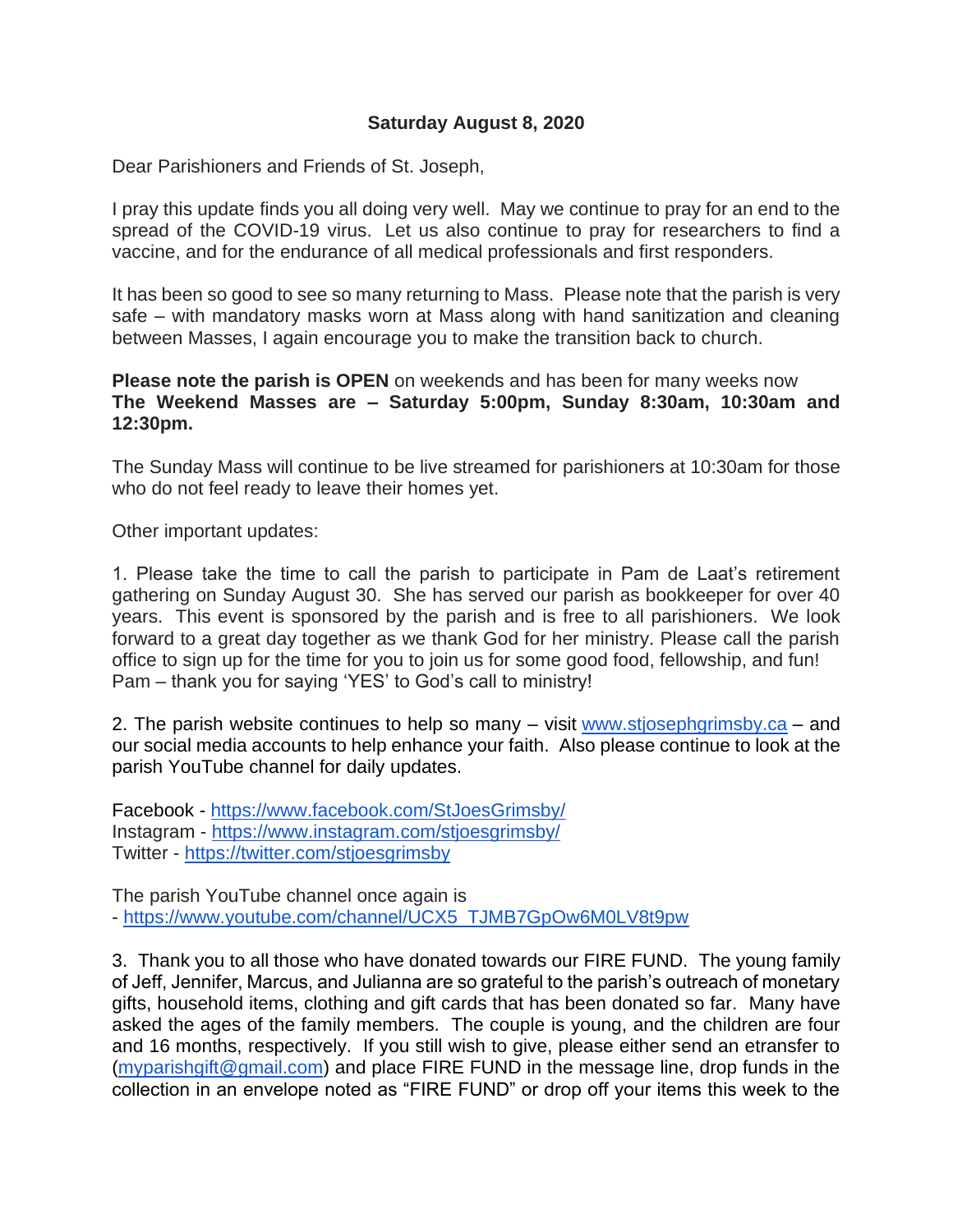parish office. I will be making another drop at their home this week. The family is so overwhelmed by your generosity. Thank you on their behalf.

For those who wish – I have again included the link to the GoFundMe page which is set up to assist the 11 families impacted by the fire in the Eden rock community.

The link to the page is - [https://www.gofundme.com/f/edenrock-fire-community-support.](https://www.gofundme.com/f/edenrock-fire-community-support) May we continue to pray for all 11 families affected by the fire.

4. Last chance to sign up for our parish Paint Night. The deadline for registration is Monday August 10. The Paint Night will take place via Zoom on August 21<sup>st</sup> at 7:00pm. Again, registration is required to prepare for the event, especially in the purchase of art supplies. Each person interested is asked to email Andrew directly – [andrewjnatale@gmail.com](mailto:andrewjnatale@gmail.com) or to contact the parish office to sign up. Cost is \$25 per person, covering all your art costs and Andrew will arrange pick up / drop-off of art supplies. Join us for what promises to be a fun night of painting!

5. The parish Bible Study – God Talk - continues with its next session on Tuesday night at 7:00pm. We will be studying Ezekiel Chapters 7-13. Click on the link below and join as you are encouraged to deepen your relationship with God and the study of the scriptures. If you need help setting this  $up$  – contact the parish office.

Fr-Rico Passero is inviting you to a scheduled Zoom meeting.

Topic: Fr. Rico Passero God Talk Meeting Time: This is a recurring meeting Meet anytime

Join Zoom Meeting [https://us02web.zoom.us/j/82763215683?pwd=TnFENVhveEF5VktKem1NMDVMdldzQ](https://us02web.zoom.us/j/82763215683?pwd=TnFENVhveEF5VktKem1NMDVMdldzQT09) [T09](https://us02web.zoom.us/j/82763215683?pwd=TnFENVhveEF5VktKem1NMDVMdldzQT09)

Meeting ID: 827 6321 5683 Password: GodTalk

6. Daily Masses are again public to all who wish to attend. Masses are celebrated daily at 9:00am Monday to Saturday. They will also continue to be streamed online. Please note that everyone will be sitting in the **one assigned section** of the church – everyone is to remain socially distant, must wear a mask and sanitize their hands. Come begin the day off by thanking God as we gather around His sacred altar!

7. Friendly reminder, confessions continue to be heard on Saturday afternoons in the Marian Grotto from 3:00 to 4:00pm.

8. Baptisms continue to be celebrated. If you wish to have your son or daughter baptized, please contact the parish office.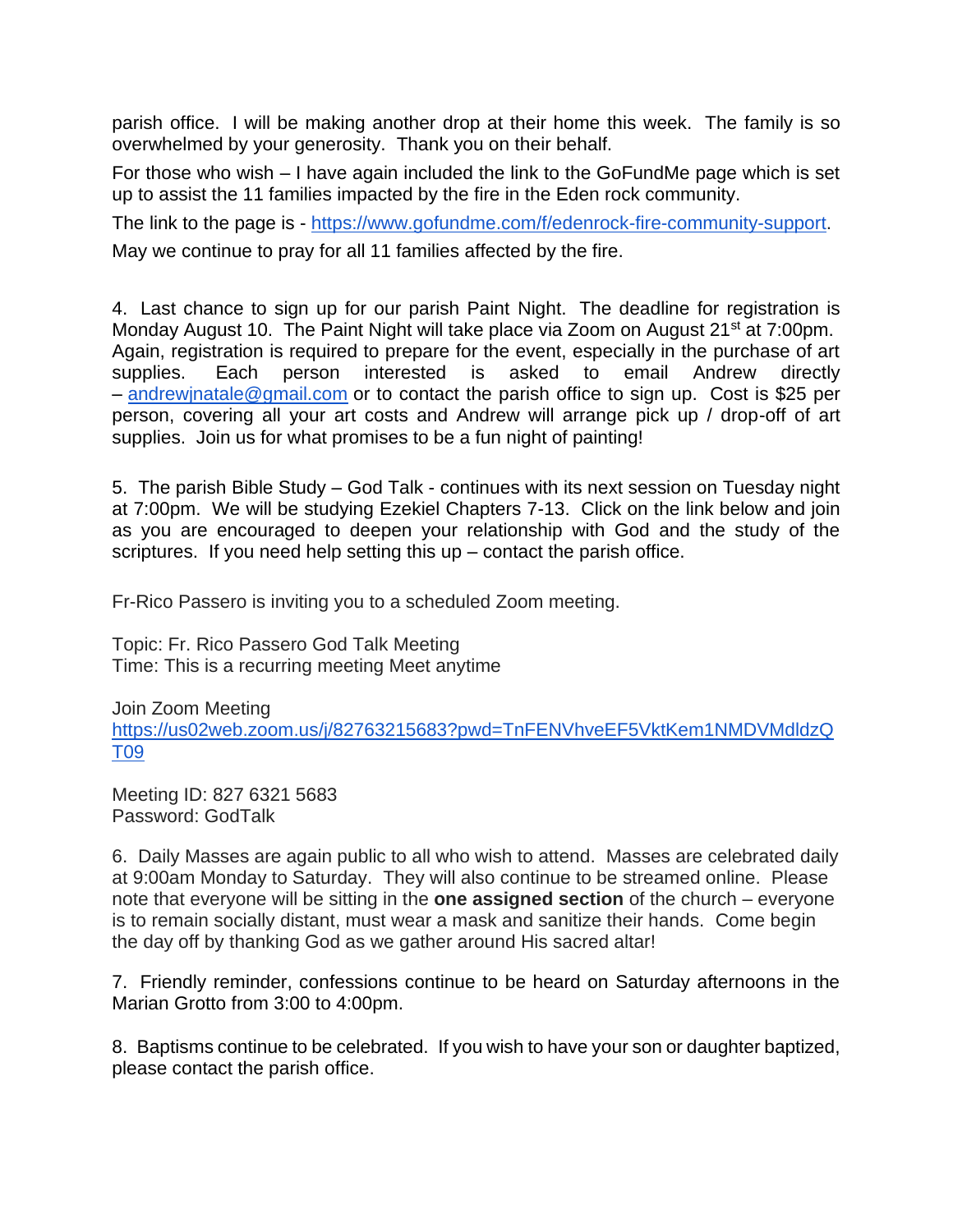9. The Knights of Columbus will be hosting another Bottle Drive to support the many charitable works they do here in the parish and Grimsby Community.

## **The Bottle Drive will take place: Friday August 28 – from 3:00-7:00pm Saturday August 29 – from 10:00am-3:00pm**

They will be collecting all recyclable beer, liquor, and wine containers. Please save your bottles and drop them off to support such a worthy cause! Thank you!

10. Note that next Saturday is the Feast of the Assumption of Mary. This is an incredibly special day in the Church. Mass will be celebrated at 9:00am followed by a Holy Hour and Exposition of the Blessed Sacrament. Come and ask the Intercession of our Blessed Mother and renew your love for God.

11. I continue to invite you all to utilize the FORMED.org platform. Again, free to all parishioners, there are NUMEROUS resources for you to check out as an individual and as a family. Free to all parishioners. I have again included the instructions to enroll here:

To log onto FORMED (again FREE to all parishioners)

- Visit [www.formed.org](http://www.formed.org/)
- · Click Sign up
- Click I belong to a parish or organization
- Type St Joseph Grimsby  $-$  in the "find your parish or organization" box and click on our parish name once it populates
- **Click Next**
- Add your name and email address then click sign up
- · Enjoy FORMED

12. Please find the Daily Mass Intentions for the upcoming week attached to this email. Note – if you wish to have a Mass celebrated for a loved one – please contact the office. Offerings for a Mass in the Diocese of St. Catharines are \$10 per name per Mass. Contact the parish office for more details.

13. Thank you again for remembering the parish regarding finances. **Please continue to use the parish e-transfer email – [myparishgift@gmail.com](mailto:myparishgift@gmail.com)** (remembering there is to be no security question or password) **If you use the e-transfer option – please add your envelope number in the message line**. You can also continue to drop off your parish envelopes in the mailbox just outside the parish doors. I check and empty it several times a day. God bless you for your generosity. There are many parishioners who have supported us during this difficult time, I am asking those who are holding onto their offerings to kindly drop them off to assist in the paying of the parish regular expenses. Thank you in advance.

14. This is the St. Joseph Schedule for the week ahead. Note that Daily Masses again can be attended in person as well as the Daily Holy Hour (Eucharistic Adoration, Rosary,